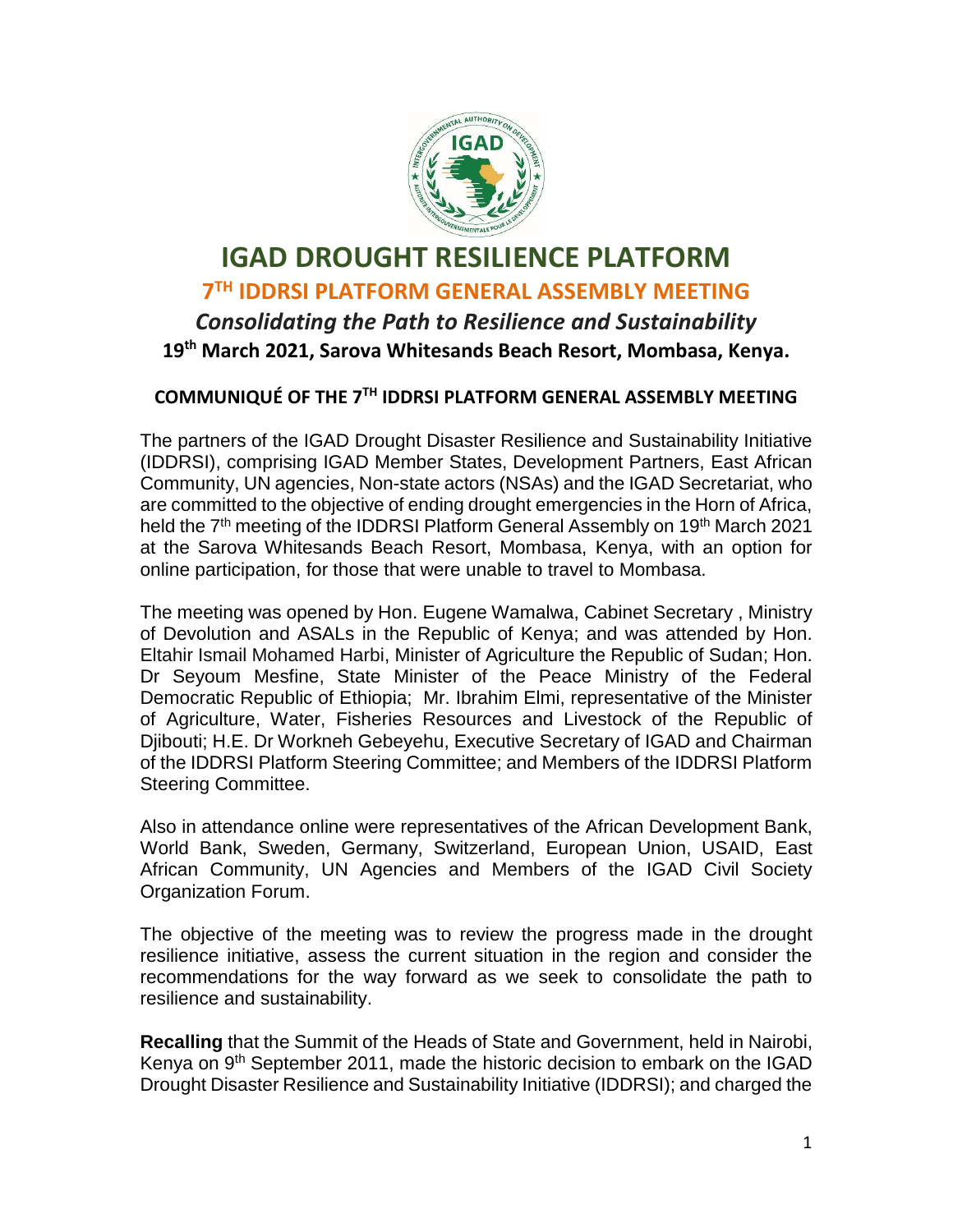IGAD Secretariat with the responsibility to lead and coordinate the implementation of the decision to end drought emergencies.

**Appreciating** the efforts of Member States, IGAD Secretariat and the support of Development Partners for the progress achieved since the launching of IDDRSI in 2013, including the establishment and operationalization of the IDDRSI Platform; the development of the IDDRSI Strategy and its translation into country and regional programming frameworks, which have guided the interventions aimed at enhancing drought resilience; and the various efforts made by IGAD Member States and Development Partners that have contributed to the enhancement of drought resilience of the drought-prone communities in the IGAD region.

**Noting** that there is still much that needs to be done differently and innovatively, to guarantee the achievement of the goals of IDDRSI, particularly in view of the multiple shocks and disasters, which have become the new normal in the region, including the shifting dynamics of conflict, climate change phenomena and economic shocks, food and nutrition insecurity, floods and the raging COVID-19 pandemic, which have worsened critical vulnerabilities and severely undermined the livelihoods of communities in the region

**Appreciating** the efforts made by IGAD Member States, coordinated by the IGAD Secretariat, in investing in resilience enhancement; and gratefully acknowledge the support provided by the Development Partners in this endeavor

Now, we the Ministers, Government representatives, Development Partners and other stakeholders present, do hereby adopt the following communiqué:

- **1. Call upon** the IDDRSI Platform Members to focus on the principle of taking water to the people, including the development of large scale water supply and irrigation infrastructures, as essential components in the design and implementation of integrated community-based resilience-enhancing interventions for sustainable livelihoods and food security
- **2. Urge** the IGAD Secretariat to lead efforts to mobilize support to operationalize and sustain the IGAD Cross-border Development Facilitation Unit at Moroto; as well as establish similar units in other cross-border areas to bolster and consolidate its role and mandate in resilience building and development endeavors for cross-border areas
- **3. Request** the IGAD Secretariat to document resilience-enhancing investments in the region that are funded by Member States and Development Partners for sharing with the IDDRSI Platform.
- **4. Urge** the IGAD Secretariat and Member States to mobilize buffer resources to fill funding gaps in resilience-enhancing projects in the IGAD region